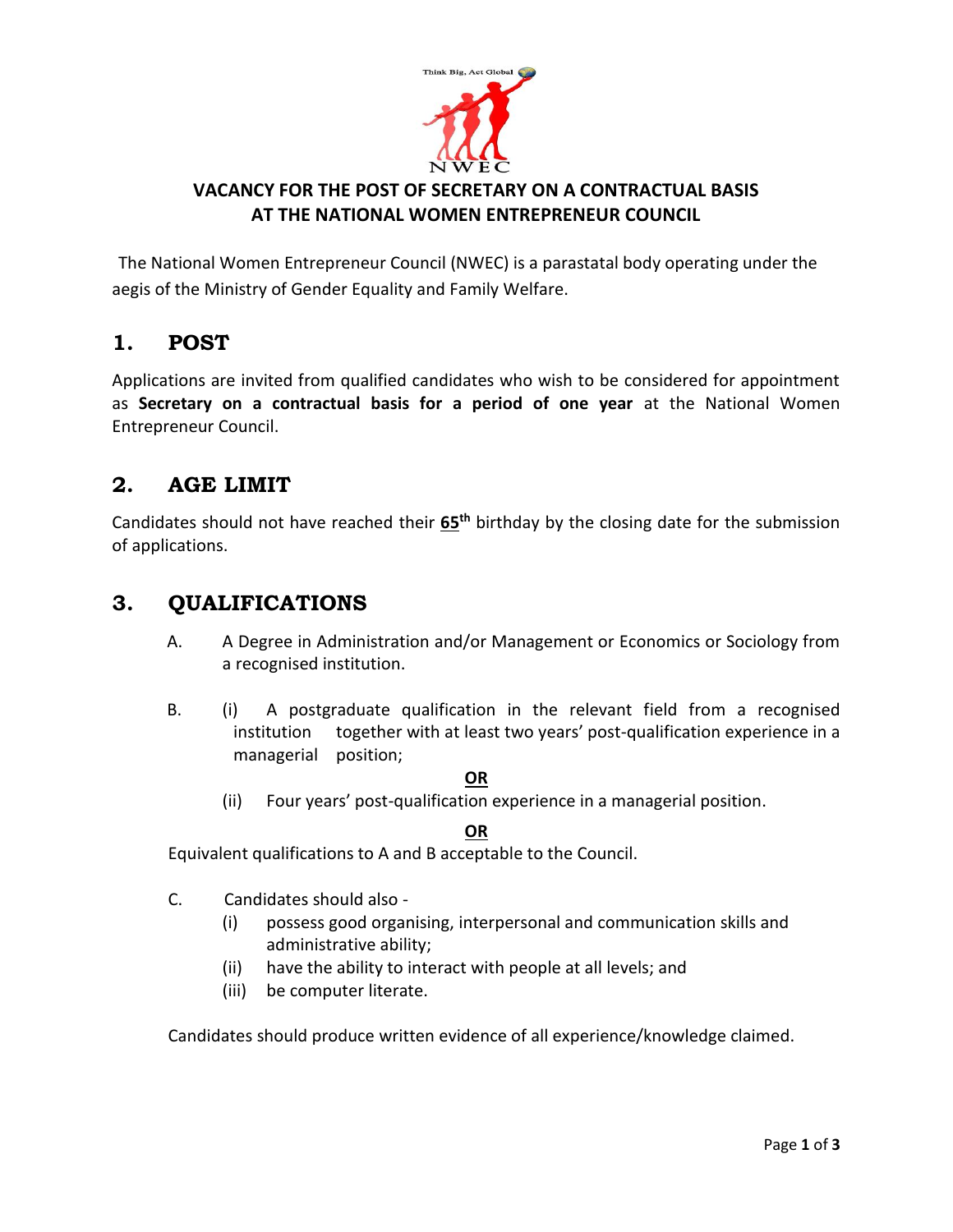# **4. DUTIES**

- 1. To advise the Executive Committee on the formulation of schemes/projects on women entrepreneurship development and all matters relating to the Council.
- 2. To act as Secretary to the Council.
- 3. To take and keep minutes of all proceedings of the Council and Committee.
- 4. To have the custody of all books, deeds and documents relating to the Council.
- 5. To provide the Committee with regular reports concerning the activities of the Council.
- 6. To be responsible for the timely submission of the annual statement of accounts and the balance sheet of the Council.
- 7. To be responsible for the performance of such activities and functions required to meet the objectives of the Council.
- 8. To liaise with Legal Advisers in respect of legal matters including the drafting of legal document.
- 9. To ensure the proper training of the staff of the Council.
- 10. To use ICT in the performance of his/her duties.
- 11. To perform such other duties directly related to the main duties listed above or related to the delivery of the outputs and results expected from the Secretary in the roles ascribe to him/her.

### **5. SALARY**

Negotiable salary in the scale of Rs 38,350 x 1225 – 40,800 x 1525 – 49,950 x 1625 – 62,950 x 1850 – 64,800

#### **6. MODE OF APPLICATION**

- a) Qualified candidates should submit their application on the prescribed form which may be obtained at the National Women Entrepreneur Council, National Women Development Centre, Royal Road, Phoenix or on the Council's website nwec.govmu.org;
- b) Incomplete, inaccurate or inadequate filling of the Application Form shall entail elimination of the applicant;
- c) Applicant should possess all certificates/qualifications/testimonials at the time of application;
- d) Non-submission of information/documents/certificates will entail disqualification of the applicant;
- e) Copies of relevant certificates and National Identity Card must be attached to the application;
- f) The originals of birth and educational certificates should not be submitted with the application, but applicants should produce these if and when called upon to do so; and